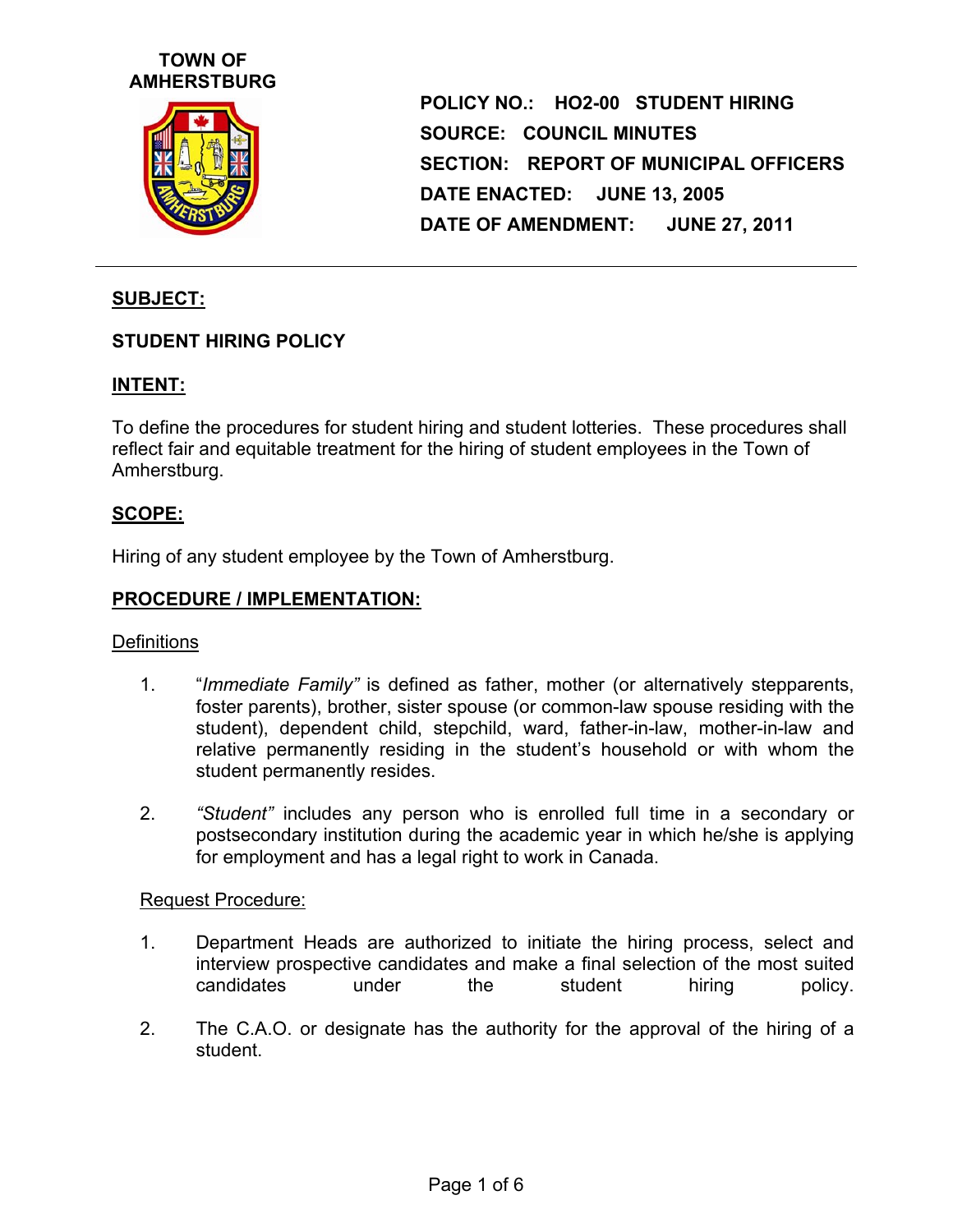- 3. Department Heads will submit a request to hire a student to the Manager of Human Resources which includes a job description outlining the qualifications required and the duties the student will be required to perform. Verification of the student wages being included in the current budget will also be required.
- 4. The Manager of Human Resources will review the request and supporting documentation for completeness and will inform the Department Head of the methods and timing to fill the vacancy.

### Summer Student Lottery Hiring Program

### Available Positions:

Available positions will be determined based on budget availability and departmental need at the beginning of the year. Positions of a highly specialized nature will be identified by Managers and approved by the CAO to be filled by other methods (see nonlottery).

Individuals applying for summer student positions must meet the following criteria:

- 1. Must be 16 years of age by May 1;
- 2. Must be in attendance at a secondary school, college or university and must be returning to school on a full time basis in September
- 3. Must be able to start work full-time on May  $1^{st}$  or the first working day thereafter.
- 4. Must be able to work the entire term that was advertised.
- 5. Must be legally entitled to work in Canada

Summer Student Lottery Hiring Procedure:

- 1. Only applications received on the Lottery Application Form will be accepted.
- 2. Applications must be received by the Town, either in person or by email or by regular mail, no later than the deadline established and advertised on the Town's website and in the newspapers.
- 3. Returning students will be allowed to apply and must meet the same criteria and use the same methods as stated within this policy.
- 4. Returning students must have a satisfactory performance review from the previous year to be considered.
- 5. No more than 50% of available positions in any category will be filled by returning students. In the event that more applications are received than available positions, a separate lottery will be held for those students who have applied as a returning student.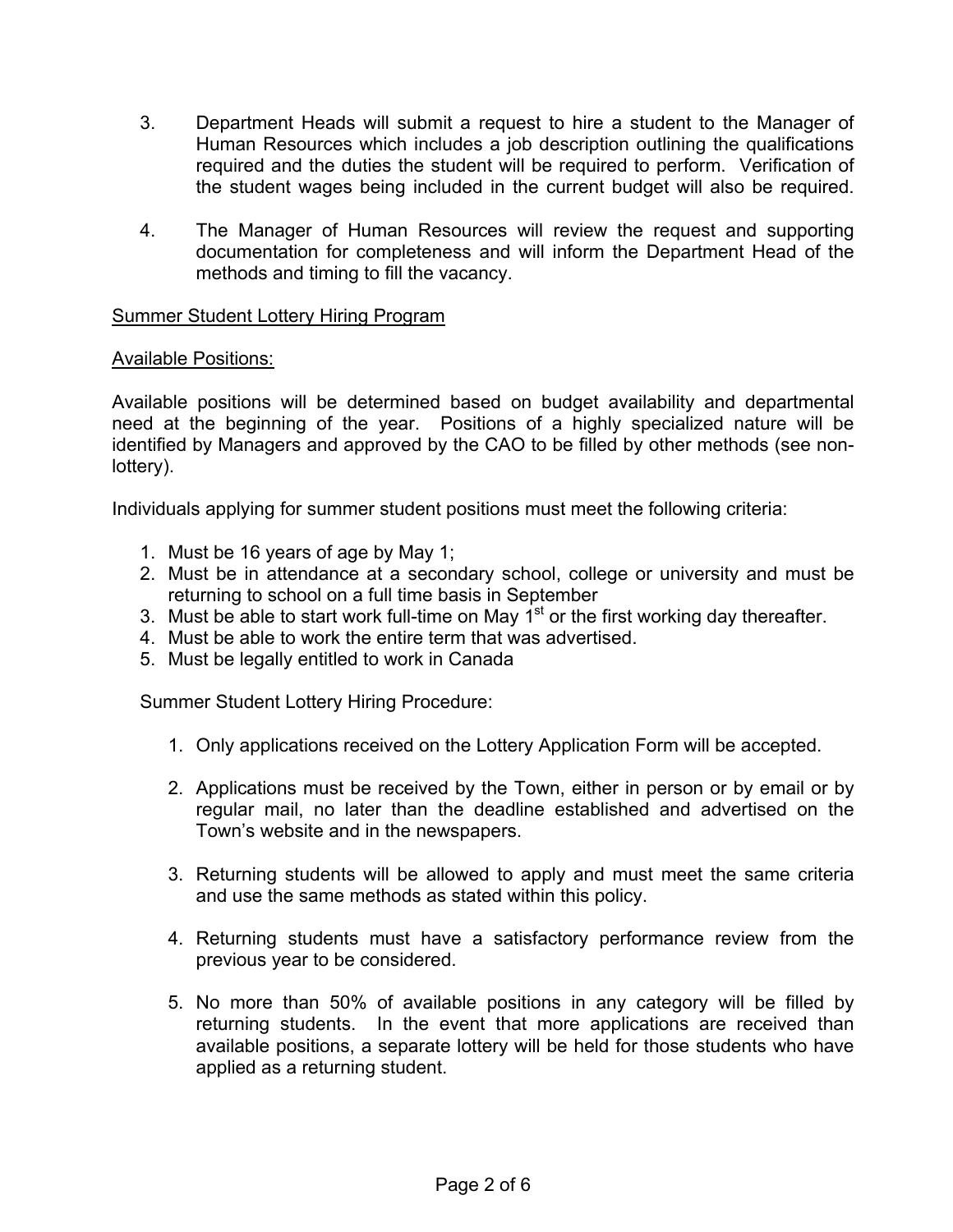- 6. No student will be considered for employment for more than three (3) consecutive years.
- 7. Students filling positions that are limited to one opening are able to fill the position for no more than 3 consecutive years.
- 8. A random number generator program will be used to select the order in which students are selected for an interview.
- 9. Students selected for an interview will be contacted at the telephone number provided on the application form. Only three (3) attempts will be made to contact individuals and, if unavailable, their name will be eliminated from the process.
- 10. A successful applicant will be offered a position based on the results of their interview. If he/she refuses the position being offered, his/her name will be eliminated from the process and the next suitable candidate will be offered the position.
- 11. The selection process will continue using the numbers generated by the lottery process until all vacant positions are filled.
- 12. Should all applicants be assigned a position and vacancies still be available, then traditional hiring methods will be followed.
- 13. Offers of employment that result from the lottery program are not guarantees of employment for the entire summer. Acceptable performance and attendance and adherence to Town policy are required to maintain the position.
- 14. Students who cannot produce documentation when requested to confirm their eligibility and who do not comply with any of the requirements noted above will be eliminated from the lottery.

### Filling of Vacancies (Non Lottery)

- 1. The Manager of Human Resources will determine the best method for filling the position based on the qualifications for the position. Possible methods include, but are not limited to on campus recruiting and colleges and universities, internship programs, advertisements in newspapers, etc.
- 2. An interview questionnaire will be developed for each vacancy. Applicants will be selected for an interview based on skill, ability, merit, education and experience that is best matched to the requirements of the position. Applicants will be interviewed by an interview team consisting of the hiring Supervisor, Office Manager, Department Head and/or Manager of Human Resources if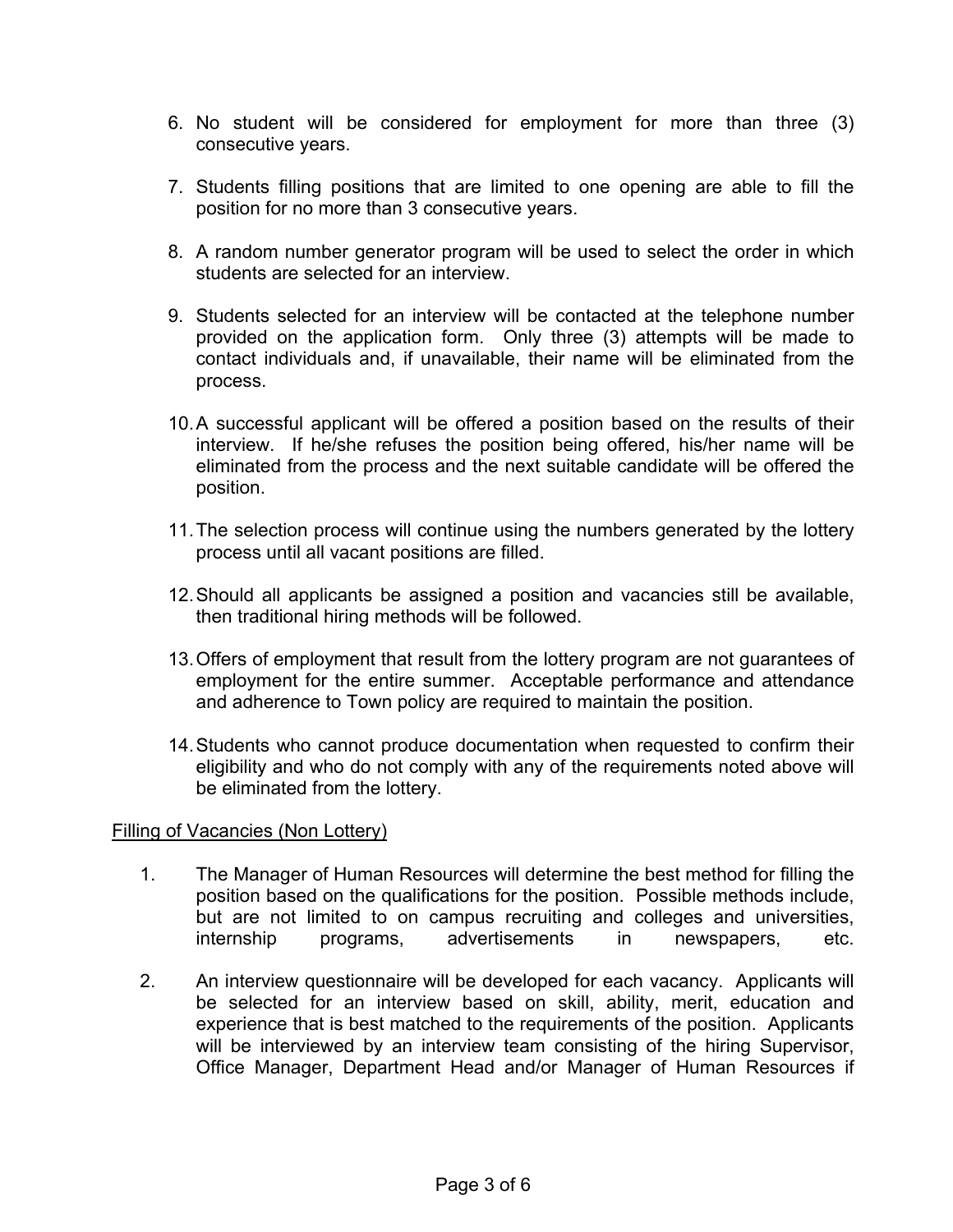required.

- 3. Returning students will only be re-hired if their performance reviews were satisfactory in previous years. Interviews will be optional for returning students, however, their applications must be submitted within the timeframes that have been posted to be considered.
- 4. Students can be re-hired for a maximum of 3 seasons. These seasons do not have to be consecutive. Students can be hired for additional seasons if an exhaustive search does not produce a qualified candidate or where specialized qualifications or circumstances require consistency in personnel.

### All Student Hiring

- 1. The Department Heads shall set the student's hours of work consistent with departmental practice.
- 2. Hiring of immediate relatives is only restricted in as much as they cannot be employed in situations where a direct supervisory relationship would exist.

#### Compensation

- 1. Subject to these regulations and any other amendments, a student is entitled to be paid an hourly rate for the services rendered, at the appropriate pay rate (see Appendix A).
- 2. A student shall be compensated for overtime, provided:
	- (a) The delegated manager requested the student to work overtime; and
	- (b) The student did not control the duration of the overtime period; and
	- (c) The delegated manager certifies the duration of the overtime worked, and authorizes the compensation.
- 3. The Public Works Department should not endeavour to participate in student overtime as to not adversely affect the hours of work of the regular unionized employees.
- 4. In lieu of vacation, students are entitled to vacation pay, equal to four per cent of their total regular and overtime earnings.
- 5. A student is entitled to pay for a designated holiday in accordance with the *Employment Standards Act*, 2000, S.O. 2000, c.41. and travel time in accordance with CRA guidelines if the travel time is requested by the immediate supervisor.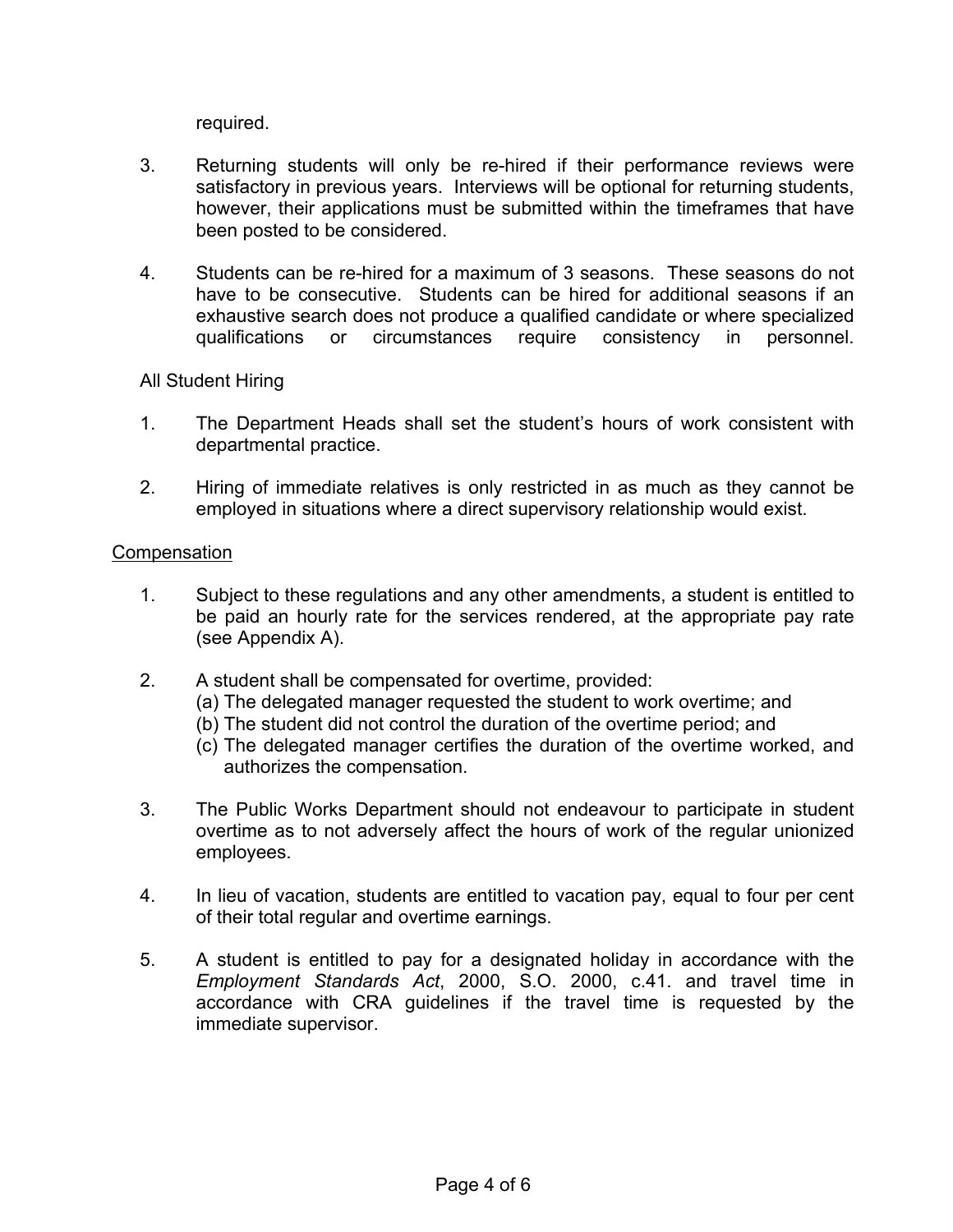Travel by private motor vehicle for work related assignments may be authorized. In such cases, the student is entitled to the applicable kilometric rate plus the necessary costs incurred en route for tolls for roads, ferries, bridges and tunnels.

# Employment Leave

- 1. A student is not entitled to leave with pay.
- 2. Students are not entitled to paid sick leave and do not accrue sick leave credits.
- 3. The delegated manager may grant leave without pay for any purpose, but not beyond the specified period of the student's assignment.

### Lay-off

Layoffs will be in accordance with the Employment Standards Act.

#### Performance Review

1. All students are to receive a performance review from their immediate supervisor prior to the end of their assignment. The completed review will form part of their personnel file and will be used in the decision to re-hire the student in subsequent years.